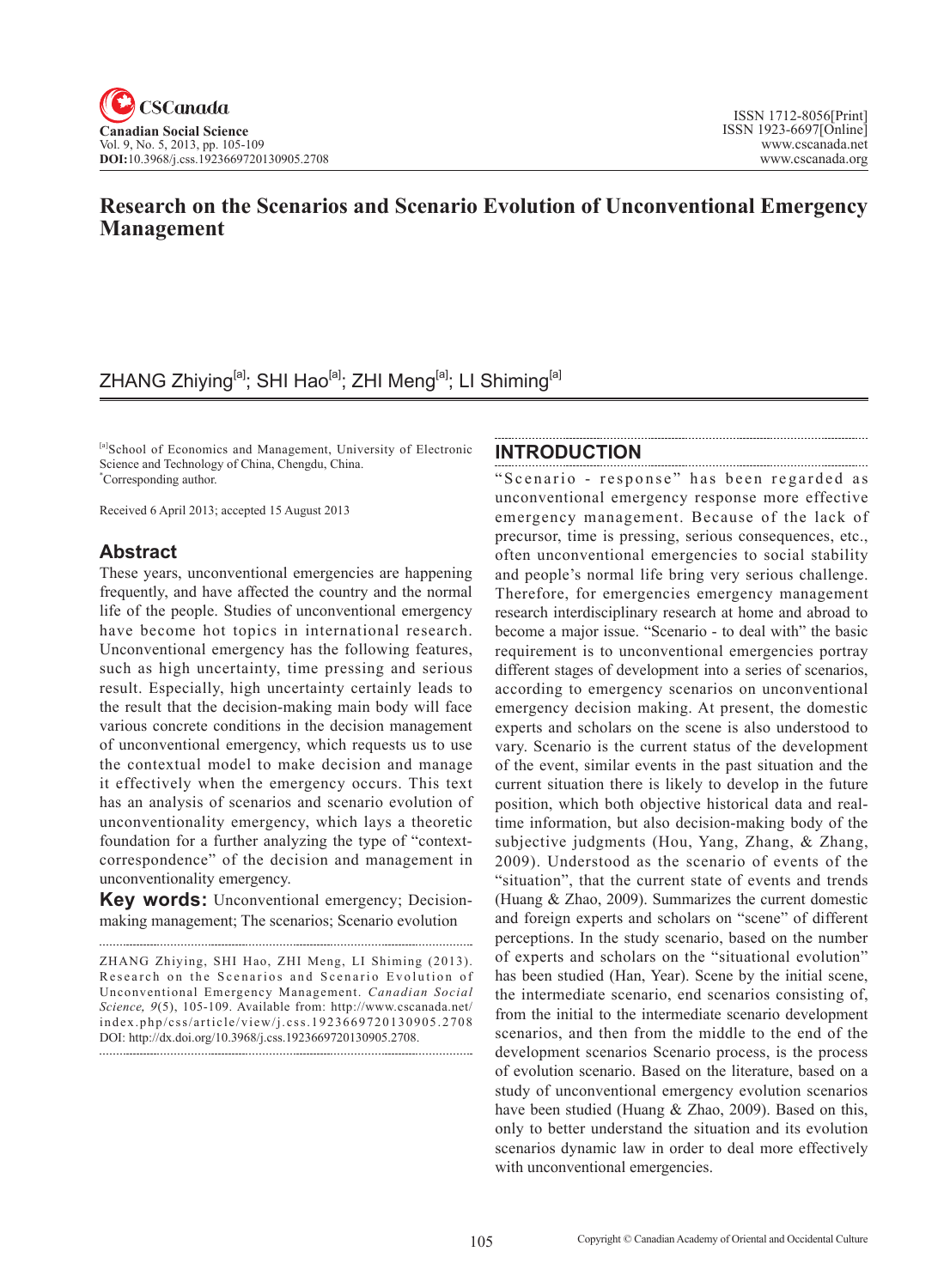## **1. THE SCENARIOS OF UNCONVENTIONAL EMERGENCY MANAGEMENT**

#### **1.1 Definition of Unconventional Emergencies**

A series of unexpected events, including sudden or difficult to deal with new events, unconventional emergencies is a strong destructive power, and can not effectively deal with in a short time emergencies, belonging to a very small probability events, with strong sudden and unpredictable sexual characteristics. Emergencies and unconventional concept corresponds to conventional emergencies, unexpected events generally belong to conventional emergencies, only when the government mishandling or unreasonable, resulting in a series of secondary, derivative and coupling events, so that routine emergencies into unconventional emergencies.

In academic research, often to emergencies and disasters, disaster risk management, crisis management, and however, for emergencies defines more from the perspective of crisis management. Hermann states: "The crisis is more emphasis on the decision-making body is compromised when a time-urgent, difficult to predict and anticipate the harm is considered a scenario-based state. (Hermann, 1972)" Fishmanbelieves that the entire crisis management, disaster bodies as products, services, assets and reputation will have a greater impact, to respond effectively to crises, crisis management, and more to make a deal with the emergency management resources good allocation to maximize response effect or minimize the loss of (Fishman, 1999). Mitroffwill be considered as a principal hazard bearing body or organization that would directly or indirectly hazard disaster bodies that threaten the entire organization (Mitroff, 2001). Guo Ji such that "sudden emergencies has strong resistance, and proposed that the Government should take effective contingency plans being threatened the safety of personnel, property damage and social order and safety disposal" (Guo, 2004). Yang LiyingMore news from unexpected events feature the start, emphasis is characterized by sudden emergencies, the government should be promptly treated can lead to personal injury or death, property damage and other economic and social impact on people's life events (Yang, 2006). In addition, countries around the world to study to emergencies, such as proposed by the European Court of Human Rights "public emergency", refers to the citizens and the normal order of society the urgent need to address the threat to the dangerous situation. The U.S. government perceived emergencies, is endangering public health and property safety, government departments should be involved in a series of dangerous rescue events (Robert, 2000).

#### **1.2 Definitions of Unconventional Emergency Management**

Emergency management refers to incidents early warning, control and handling overall activities and

institutional arrangements (Lei, Chi, & Chen, etc, 2006) And interference management, crisis management, consequence management different (Chen, Liming Lu, 2006), emergency management is fully integrated emergency system management (Patel, 2005), specifically related to information science, psychology, and management science and other disciplines theory and content (Hoetmer, 1991). Sixties of last century, the relevant scholars unconventional emergency management to define the connotation, many countries have set up corresponding organizations (Newton, 1997), and more research is focused on the contents of the emergency management department establishment, etc. (Yu, & Qi, 2004; Kleindorder & Saad, 2005). In the United States the "9.11" incident, more and more decisionmaking body that the light has emergency management department or organization is not enough to deal with emergency response program development and dynamics of adjustment more important and effective (Kleindorder & Saad, 2005; Xing & Zhao, 2008). Based on this, making the main challenge is to expand on how to form and establish contingency plans for libraries and other basic science issues research (Deng & Zheng, 2006;Yang column Xun, & Deng, 2007), and to achieve effective and timely expeditious disposal unconventional emergencies whole process goals (Xing & Zhao, 2008).

According to emergency life cycle and evolution, different scholars and institutions of the emergency management process has a different division. Several typical stage model are: • Steven Fink (Ma, 2009) in the F model, the Federal Emergency Management Agency (Fink, 1986) of MRRR model, Robert • Heath (Friedmanj, 1974) of the 4R model, Miro Turf (Hollingsworth & Kovacs, 1981) of the M model and so on. On the whole, a complete emergency management process includes advance warning and avoidance, a matter of a quick response and control and the subsequent recovery and optimization (Mitroff I, 2001).

Our overall emergency management started late, late 1980s, Shanghai Academy Professor Pan Guang Guoneishoubu published writings on international crises (State Council, 2006). Followed by other scholars are also beginning from a different perspective on the crisis management a study (Pan, 1989; *Hooping International Conflict Analysis and Crisis Management Research,*  1993). 2003 SARS crisis, the importance of emergency management step reflected. Tsinghua University Professor Xue Lan commitment to the "social change public emergency management" research to study the construction of emergency management system (Xu & Zhang, 1998). National Academy of Safety Science Professor Liu Tiemin commitment to the "urban planning and public safety emergency response plan and its key technology research" project, and published a monograph "emergency response system and emergency response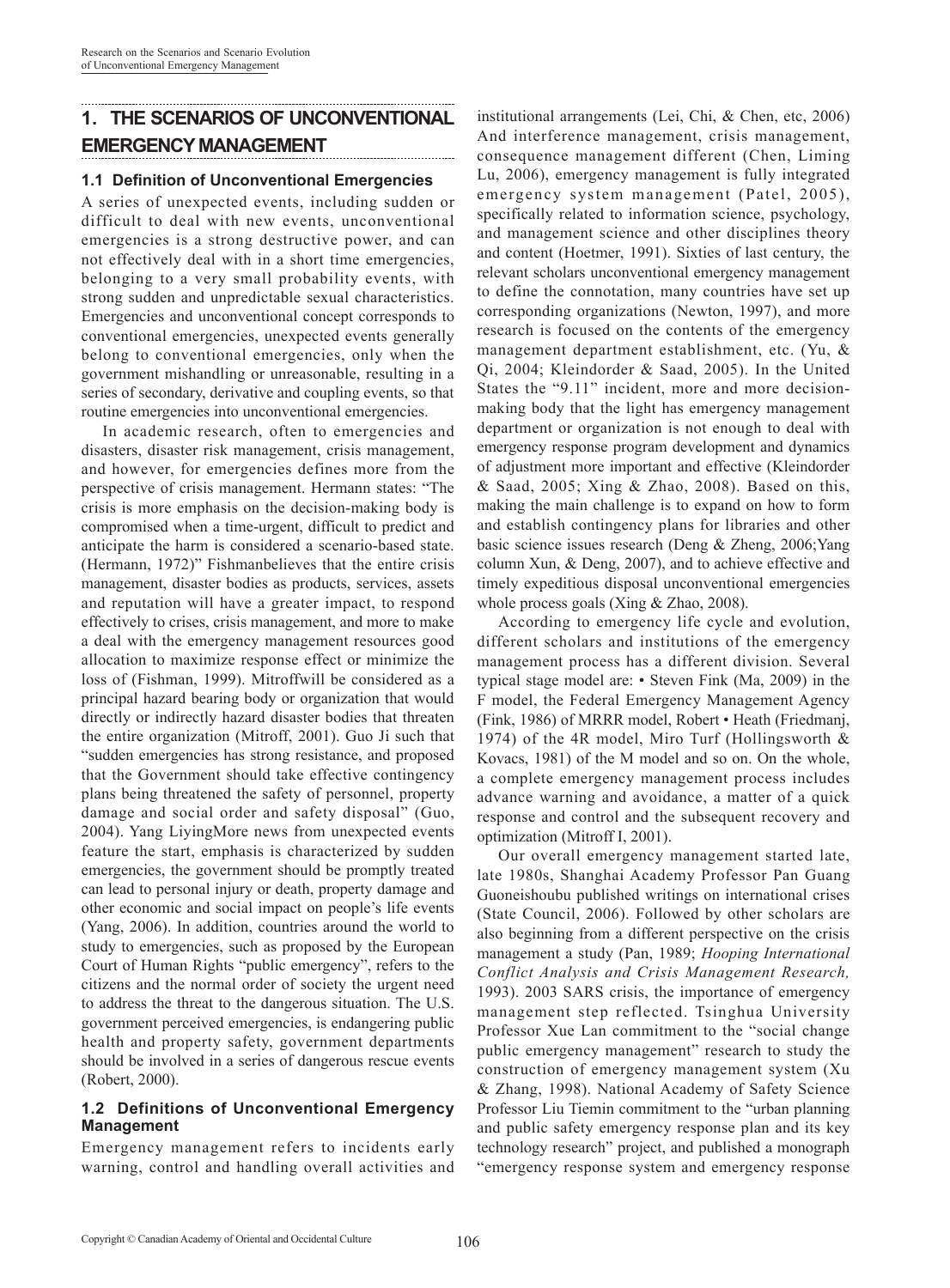plan" (Xue Lan, Zhang Qiang, Zhongkai Bin, 2003). Domestic experts also through "Federal Emergency Plan" study, from an institutional setting, resource management, and law making three aspects of our emergency management system to establish some suggestions (Liu, 2004). With further research, the domestic wellknown scholars of information resources for emergency management, forecasting early warning mechanism design and other scientific key (Zhao Hong, & Wang Liang, 2004), on emergency preparedness system, the preparation of contingency plans and put forward suggestions (Fan & Yuan, 2006), to effectively promote the development of domestic emergency management.

### **1.3 Scenario**

In fact scenario also includes a forecast, but the focus is different, forecasting is more reality-based data or case, the future judge and identification, and the diversity of situations and uncertainty, more of a vision build, there are different visions, from a realistic vision of the process to have a different path, it will lead to the final scene very different. "Scene" is a general description of the vision for the future is a process, from beginning to the end of the actual situation or descriptions (Lee & Liu, 2009), scenario is not equivalent to projections, more emphasis scene itself is a series of may be expected to appear in the set condition (Gershuny, 1976). Scenario is expressed through a series of assumptions that time picture of the future (Porter, 1982), the judgment of the entire process, and judging by the probability to define a range of possible future conditions, scenarios with strong uncertainty is more likely to occur in the future refinement of each situation, is a possible hypothesis or judgment (Georgoff & Murdick, 1986). Scenario is also highly predictable, emphasizing its presence in the whole process has a strong causal relationship, layers of interlocking, grasp the true details of the future state (Schnaars, 1987), is about the future possible states internally consistent narrative.

In emergency management, the scenario is a complex collection, which includes past, present, and future state, is available through the decision-making body to influence the decisions and activities. Past situation described is an unexpected event occurs, the decision-making body of the past had a similar incident occurred is reviewed and summarized, a draw and a concise summary of the past. Current status is unexpected events occur objectively existing conditions, future conditions is the development trend of the current situation and possible decision-making body of the subjective will and desire a combination of decision-making activities. Emergency scenario is the main decision-making and emergency management is committed to reaching a goal, vision, it is a plan for the future, design, requirements, and guide decisionmaking body of the decision-making behavior. Scenario is constituted by a series of scene elements, scene elements include the past situation, the current situation and future situation, combined with the previous situation, from the current situation to the evolution of future conditions constitute a new scenario, scenario development and evolution constitutes a development of events. Specific to the emergency scene management decisions, this article summed it unexpected event occurs, the decision-making body in the past situation and concise summary, based on the current status of the development of possible analysis and judgment to elect a reasonable future situation. Past conditions, current status, future status is a "King" of the expression, is a dominant result. And "love" is emphasized that the status of decision-making body of the past and current status concise development into the future status process, including both the current situation itself may be the trend, including decision-making body on the subjective judgment of the current situation is a recessive process. Emergency scene management decision-making is in the past - present - future evolution of a dynamic process.

Decision-making with the general management of similar events in the unexpected events will produce a current situation a decision-making body will first present situation an objective trend may make subjective judgments, elect one he considered most likely to occur in the future condition. Decision Management and general event is different in emergency response management, the decision-making body in the decision when the reference to the past situation (where the last condition is determined by a series of conditions to build up its decision-making model, and its emphasis is A summary of past events and concise). Our situation in the past, the current situation and development trend assumptions combine to form the future state is managed in emergency situations a decision (the scene here is also a highly abstracted out a scenario).

When an event to a new event condition (ie, the current situation 2), when the new decision-making body of the current situation will have some feedback. The current status of two newly generated, the decision-making body will analyze and judge, resulting in unexpected incidents in Scenario 2, Scenario 2 on the basis of analysis, decision-making body of the event once again managed to make decisions, and so on, until the development of the situation is that we can accept a smooth condition, complete emergency decision management. Decisionmaking in emergency management process, decisionmaking body in the scenarios analyzed and summarized on the basis of making rational decisions, making decision-making more effective.

## **2. SCENARIO EVOLUTION**

Scenario is a complex collection, which includes past, present, and future state, can be achieved through decision-making body to influence the decisions and activities . Jiang Hui, who believe that evolution is a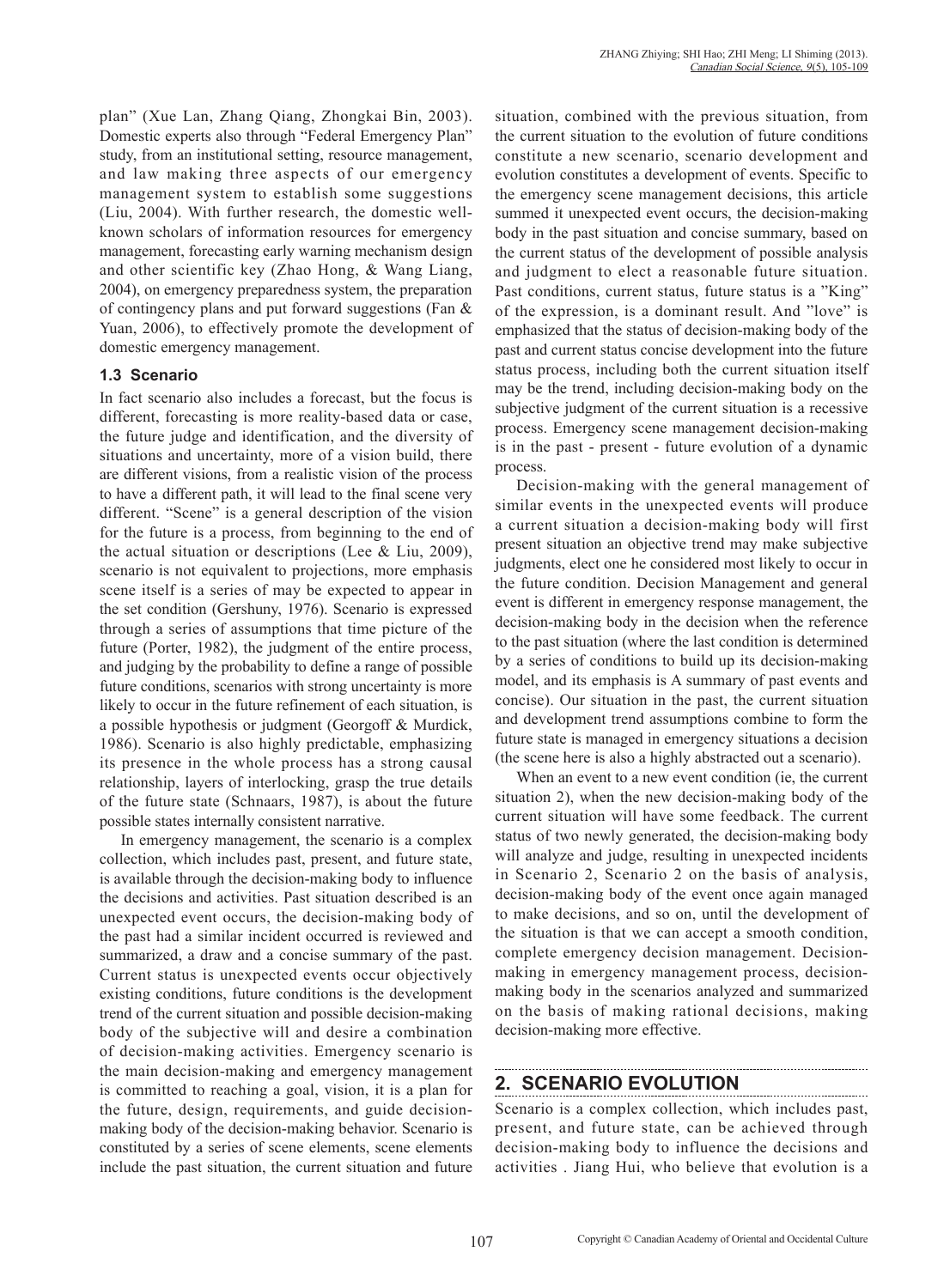scene from the original state in accordance with the scenario events, as well as through the development of the natural law of human disturbance outside world through a different state points and generate a new scenario process. This paper argues that scenario it covers two layers of time and space concepts. In space, the appearance of a scene that he must place induced interference scenarios, it can not be missed by the automatically, this is a causal relationship. In time, a point in time on the scene suggests both that point in time before the prospective scenario scene, but also indicates that the scenario after that point in time subsequent scene. This is a relationship between successively. Therefore, by the influence of his office interference scenarios, a scenario from the prospective of the scene to the profile and then subsequent scene scenario, this process constitutes the evolution of the scene shown in Figure 1. Studied in this paper analyzes a specific situation assessment in addition to the scene outside the state, but also the scene of the scene and subsequent prospective scenarios for analysis. One of the following scenarios is particularly important prediction, emergency managers can build or alter the interference caused by subsequent scene, so as to achieve the purpose of controlling the situation.

In the unconventional emergencies after the outbreak of the current situation will produce a 1, making the current status of a body will first objective trends may make subjective judgments, choose a they think is most likely to occur in the future situation, decision-making body at the same time will make reference to the past situation (where the last condition is determined by a series of conditions to build up its decision-making model, emphasizing the events of the past as a summary and concise), on unconventional make a deal with emergencies decision. Our state of the past, current conditions and assumptions trends form a future state combine is unconventional emergency decision-making management Scenario 1 (a similar scene here is highly abstracted from a scenario). When unexpected events continue to develop unconventional to the next stage, resulting in a current situation 2, decision-making body in reference to the past situation, and analyzing future conditions, based on the build-out scenario 2. By the Scenario 1 Scenario 2 the process of evolution, we call it a process of evolution scenario. Similarly, we can construct a scenario 3, scene 4, ......, scenario n, until unconventional emergencies stabilized. These scenarios evolving process of evolution is the evolution of unconventional emergency situations in the process.

Unconventional emergencies with high uncertainty, time constraints, the consequences are serious, etc., which in its emergency management, they also inevitably encounter a series of difficulties, such as information incomplete, contradictory information and information redundancy. How in this case for unconventional emergencies effectively handle, a reasonable contingency plan is focused on the contents of this section.

Real-time information after the outbreak of unconventional emergency basic sources of information, but this may be difficult to obtain realtime information, or is incomplete, contradictory, can not fully meet the requirements of decision-making body. Therefore, we need data mining and modeling predictions to collect reference information. Data mining can be unconventional past similar information when unexpected events occur, condition and even the scene to show the performance of decision-making body in front of the emergency decision-making body to be able to provide effective decision-making historical experience and information support. By using simulation software simulation and prediction or simulation systems, unconventional emergency occurs, the current status of some simulations to predict the next stage, unconventional emergency trends, decisionmaking body selected among the most likely to occur a situation, the preparatory work in advance, so that disaster losses to a minimum.

In conclusion, real-time information, data mining, simulation and prediction, based on the decisionmaking body build emergency scenarios unconventional performance, comprehensive information obtained three, its integration, aggregation of labor, integrated, future performance compared with the scenario with the flow of information. In the more complete information, based on the decision-making body to choose the most reasonable and effective contingency plans for the disposal of unconventional emergency response, coupled socialecological systems to provide disaster relief support. Here, real-time information, data mining, simulation and prediction of the performance is to build the foundation and basis scenario, scenario performance is real-time information, data mining, information fusion simulations predict the final outcome of the three.

## **CONCLUSIONS**

In this paper, unconventional emergency management scenarios and scenario Evolution of the title, from unconventional emergency, emergency management, evolution scenarios and scenario unfold several angles synthesis and study, found that: "scenario - response" has been be disposed of unconventional emergencies theme. Unconventional emergency situations on its qualitative evolution of mastery and understanding, is effectively unconventional emergencies emergency management theory is an effective use of means and methods to predict the warning important way, then for unconventional emergency response management to provide some basis for decision making.